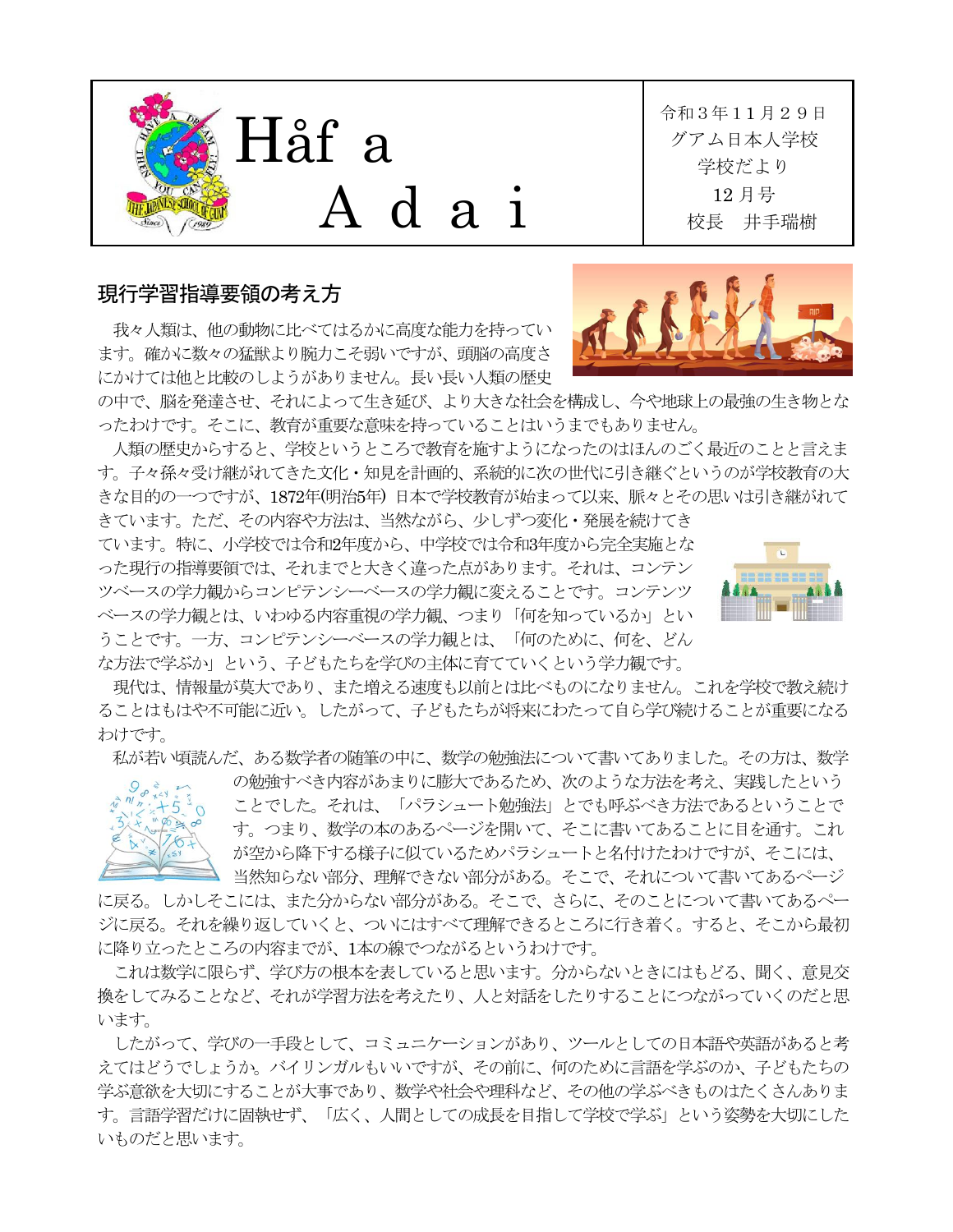

## **Concept of the current Courses of Study of Japan**

We humans are far more advanced than other animals.

It is true that we have less arm strength than many fierce beasts, but there is no comparison to the sophistication of

our brains. Throughout the long history of mankind, we have developed our brains, survived and formed larger societies, and are now the strongest creatures on earth. Needless to say, education has an important meaning in this process.

In the history of mankind, it is only recently that education has come to be provided in schools.

One of the main purposes of school education is to systematically pass on to the next generation the culture and knowledge that has been handed down from generation to generation since school education began in Japan in 1872. However, the content and methods of education have naturally changed and developed little by little. In particular, the current

guidelines, which were fully implemented from 2020 in elementary schools and 2021 in junior high schools, differ significantly from the previous guidelines in that they shift from a content-based view to a competencybased view. The content-based view is a focus on content, that is, "what do you know? On the other hand, a competency-based view are focuses on "what, why, and how to learn," in other words, on developing children into the subjects of learning.

In today's world, the amount of information is enormous, and the rate at which it increases is incomparable to what it used to be. It is no longer possible to continue teaching this in schools. Therefore, it is important for children to continue to learn on their own in the future.

In an essay by a mathematician that I read when I was young, he wrote

about how to study mathematics. The method is what we would call the "parachute study method". In other words, open a page of a math book and read through what is written on it. The name "parachute" comes from the fact

that it resembles a descent from the sky. Naturally there are parts of the book that you don't know or understand. So, you go back to the page that describes it. But there is another part that you don't understand. So, you go back to the page where it is written about. After repeating this process, you finally reach a point where you understand everything. Then, a line connects the content of the first page you landed on.

Letter of Japanese School of Guam December Issue Mizuki Ide Principal 11/29/2021